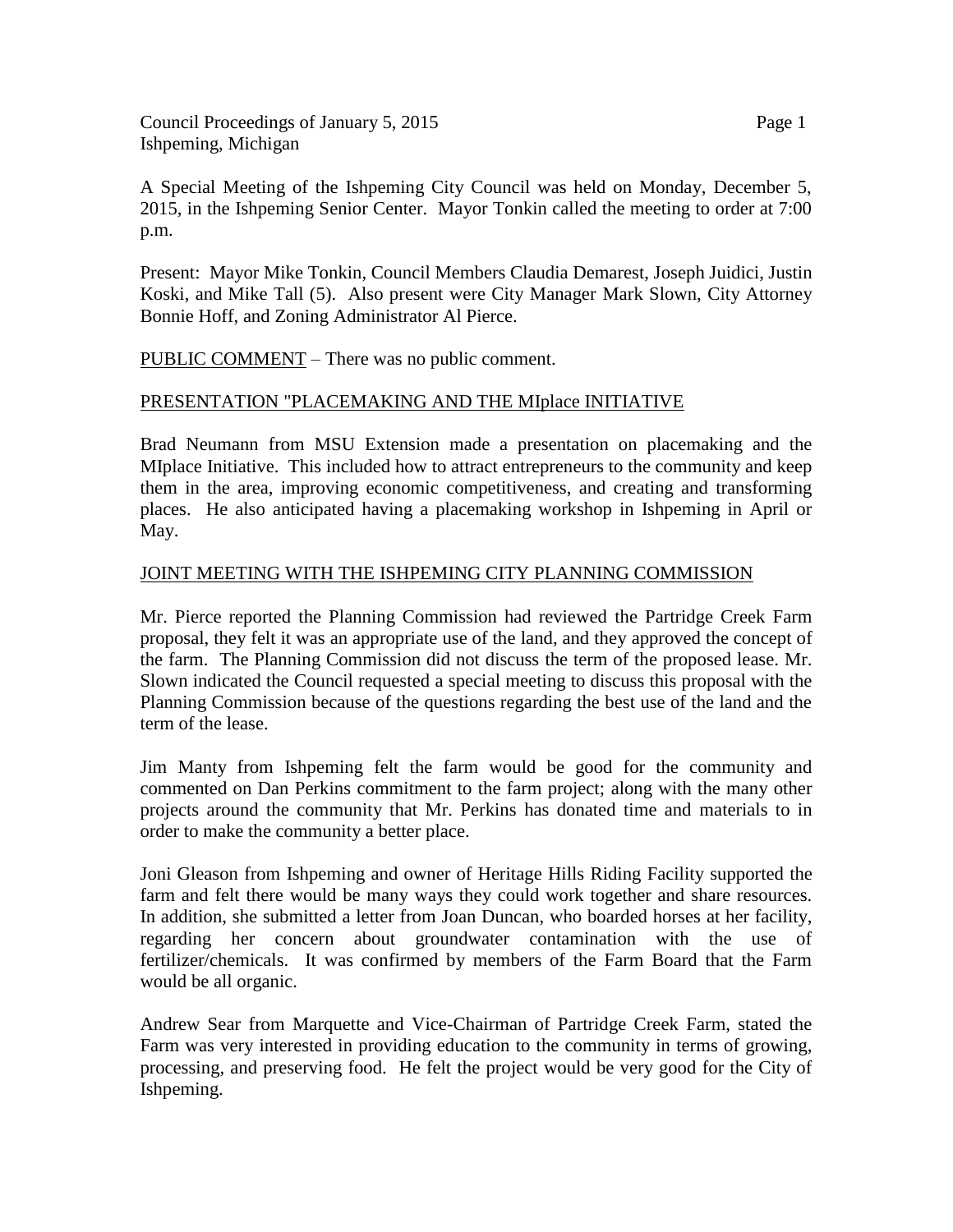## Council Proceedings of January 5, 2015 Page 2

Matt Watkeys from Ishpeming and also a forester for the Alger-Marquette County Conservation District advised the District and USDA Service could provide services to the farm and would be willing to help where they could.

Anthony Gibbs, 311 S. Main Street, Ishpeming, commented on how impressed he was with Dan Perkins and his commitment to the Farm and to the community.

Crystal Perkins, from Ishpeming and currently a resident and student in Massachusetts, felt this project could bring the community together, motivate citizens to learn about farming and preserving food, and it would also turn the soil into something sustainable.

Angie Konkel, South Main Street, felt the farm would make the area more attractive and could potentially encourage entrepreneurs to locate in Ishpeming.

Brent Clark, 619 Pine Street, Ishpeming, commented on the value of farming and felt it was a craft; and, if the community would get involved and work together farming could prosper in the area.

Alexi Koltowczi a Marquette resident and member of the Partridge Creek Farm Board indicated he prepared the draft for the incubator plot which would utilize a small amount of land to build something manageable and it could then be determine what would work best with the area. This would increase the odds for the projects success.

A.J. Stone from Negaunee indicated he had a mutual interest in farming with Dan Perkins and also had various other community outreach projects he was working on including bat habitat.

David Savu from Ishpeming was present as a resource person and felt the project had merit however; he thought the meeting was to discuss the proposed lease. He questioned what the benefits to the community were in financial terms and noted the license agreement had no language for community plots. If the Plan now was a downsized incubator parcel, which he felt would be more manageable, the license agreement would have to be redone.

Diane Darlington and Tom West represented the Grace Community Garden in Ishpeming. They reported Grace had 20 plots and could only fill 10 and it was located right in the City. They felt with the Farm being located out of town, there may not be much interest in private plots.

Dan Perkins, 500 W. Division Street, Ishpeming advised the big plan for the Farm had not changed; however, the incubator model would be more manageable to start with. He also wanted to reiterate the Farm was a non-profit organization and felt it would help the community tremendously.